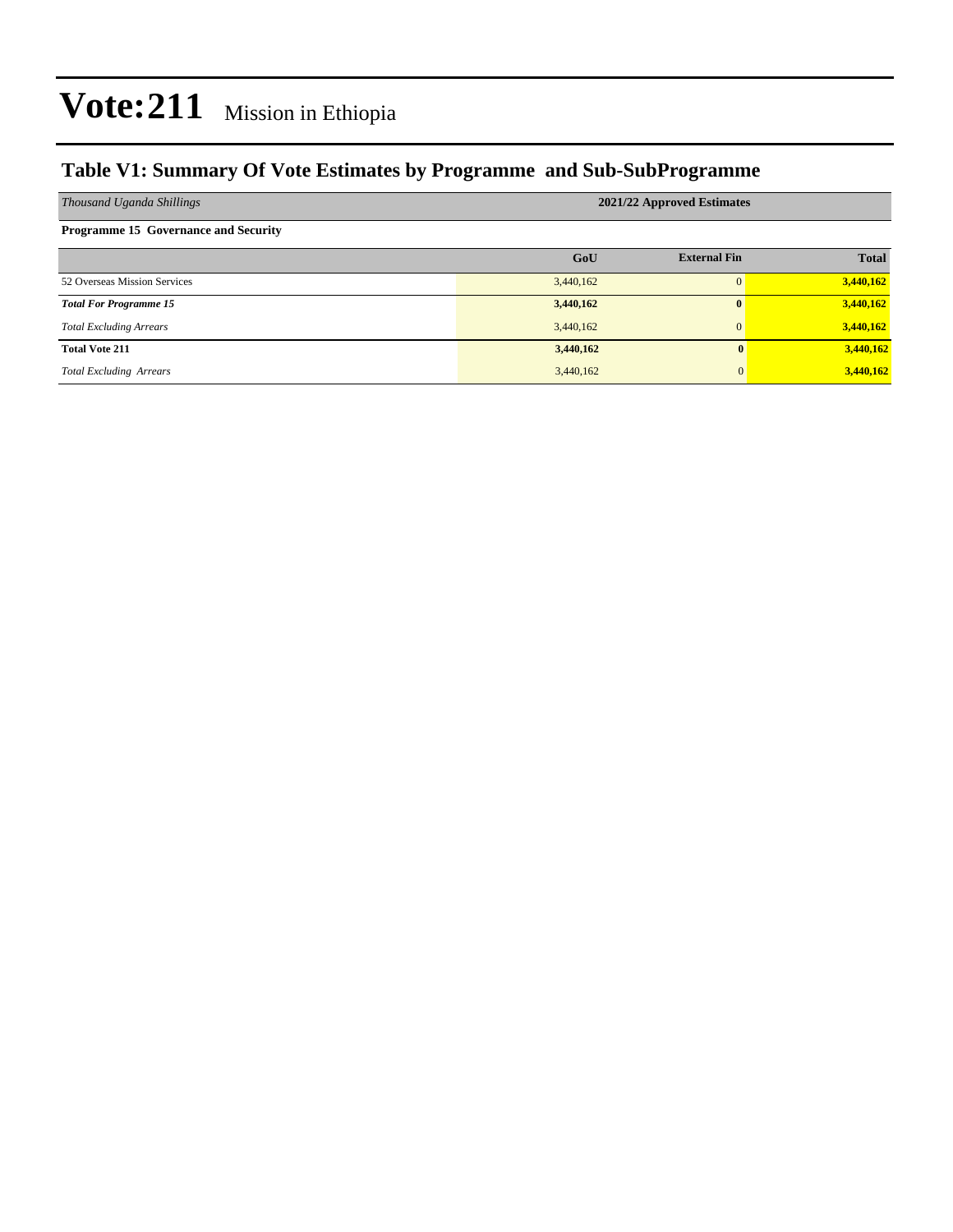### **Table V2: Summary Of Vote Estimates by Sub-SubProgramme,Department and Project**

| Thousand Uganda Shillings                                               | 2020/21 Approved Budget |                     |              |              |             | 2021/22 Approved Estimates |              |  |
|-------------------------------------------------------------------------|-------------------------|---------------------|--------------|--------------|-------------|----------------------------|--------------|--|
| <b>Sub-SubProgramme 52 Overseas Mission Services</b>                    |                         |                     |              |              |             |                            |              |  |
| <b>Recurrent Budget Estimates</b>                                       | <b>Wage</b>             | <b>Non-Wage</b>     | <b>AIA</b>   | <b>Total</b> | <b>Wage</b> | <b>Non-Wage</b>            | <b>Total</b> |  |
| 01 Headquarters Adis Ababa                                              | 508,361                 | 2,931,801           | $\mathbf{0}$ | 3,440,162    | 508,361     | 2,931,801                  | 3,440,162    |  |
| <b>Total Recurrent Budget Estimates for Sub-</b><br><b>SubProgramme</b> | 508,361                 | 2,931,801           | $\bf{0}$     | 3,440,162    | 508,361     | 2,931,801                  | 3,440,162    |  |
|                                                                         | G <sub>0</sub> U        | <b>External Fin</b> | <b>AIA</b>   | <b>Total</b> | GoU         | <b>External Fin</b>        | <b>Total</b> |  |
| <b>Total For Sub-SubProgramme 52</b>                                    | 3,440,162               | $\bf{0}$            | $\bf{0}$     | 3,440,162    | 3,440,162   | $\bf{0}$                   | 3,440,162    |  |
| <b>Total Excluding Arrears</b>                                          | 3.440.162               | $\mathbf{0}$        | $\mathbf{0}$ | 3,440,162    | 3,440,162   | $\overline{0}$             | 3,440,162    |  |
| <b>Total Vote 211</b>                                                   | 3,440,162               | $\bf{0}$            | $\bf{0}$     | 3,440,162    | 3,440,162   | $\mathbf{0}$               | 3,440,162    |  |
| <b>Total Excluding Arrears</b>                                          | 3,440,162               | $\mathbf{0}$        | $\mathbf{0}$ | 3,440,162    | 3,440,162   | $\mathbf{0}$               | 3,440,162    |  |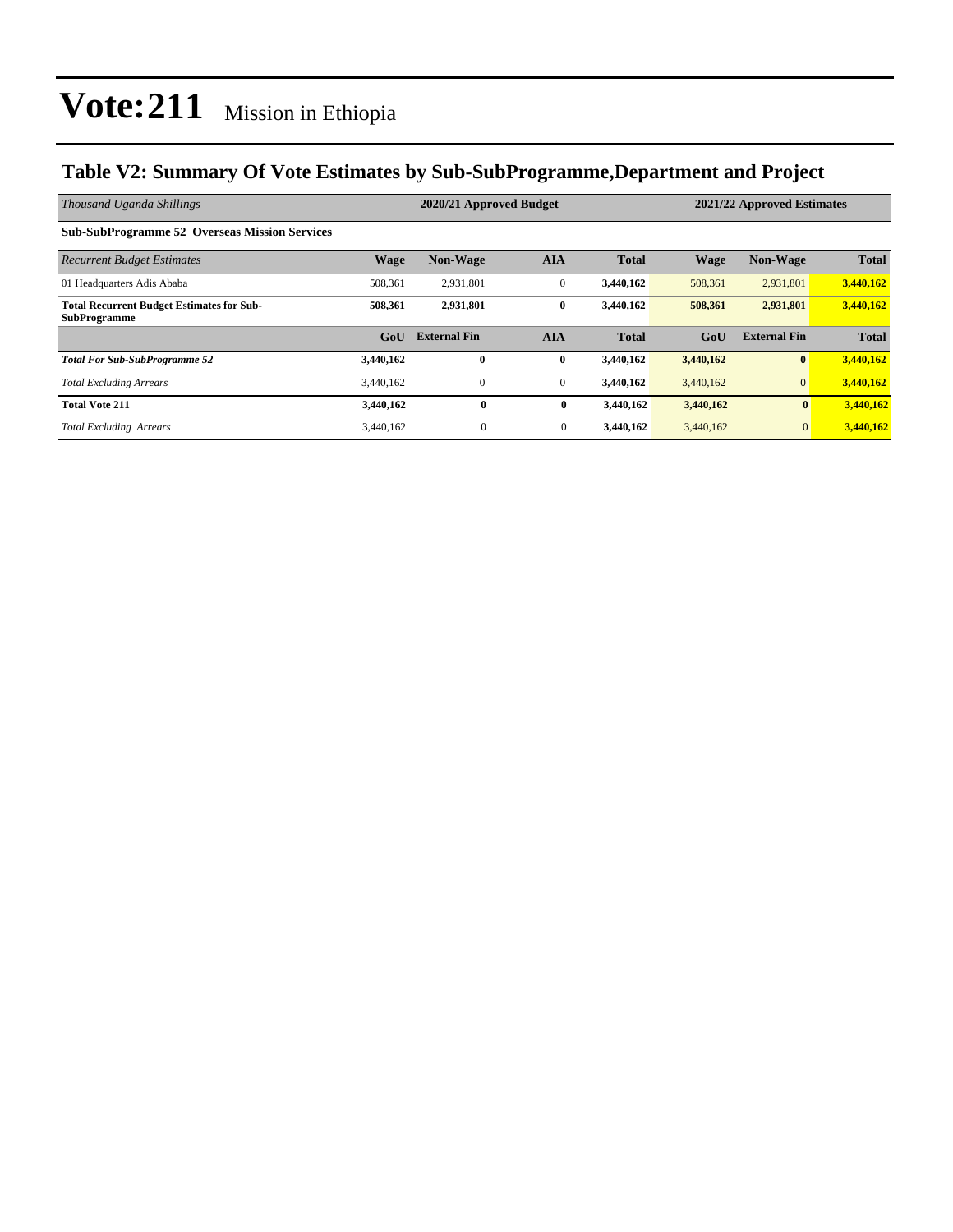## **Table V3: Summary Vote Estimates by Item**

| Thousand Uganda Shillings                               |           | 2020/21 Approved Budget |              |              |           | 2021/22 Approved Estimates |              |  |
|---------------------------------------------------------|-----------|-------------------------|--------------|--------------|-----------|----------------------------|--------------|--|
|                                                         | GoU       | <b>External Fin</b>     | <b>AIA</b>   | <b>Total</b> | GoU       | <b>External Fin</b>        | <b>Total</b> |  |
| <b>Employees, Goods and Services (Outputs Provided)</b> | 3,440,162 | $\bf{0}$                | $\bf{0}$     | 3,440,162    | 3,440,162 | $\bf{0}$                   | 3,440,162    |  |
| 211103 Allowances (Inc. Casuals, Temporary)             | 1,221,121 | $\bf{0}$                | $\bf{0}$     | 1,221,121    | 1,221,121 | $\mathbf{0}$               | 1,221,121    |  |
| 211105 Missions staff salaries                          | 508,361   | $\bf{0}$                | $\bf{0}$     | 508,361      | 508,361   | $\bf{0}$                   | 508,361      |  |
| 213001 Medical expenses (To employees)                  | 49,296    | $\bf{0}$                | $\mathbf{0}$ | 49,296       | 49,296    | $\mathbf{0}$               | 49,296       |  |
| 221001 Advertising and Public Relations                 | 5,026     | $\bf{0}$                | $\mathbf{0}$ | 5,026        | 5,026     | $\mathbf{0}$               | 5,026        |  |
| 221009 Welfare and Entertainment                        | 53,212    | $\bf{0}$                | $\bf{0}$     | 53,212       | 53,212    | $\bf{0}$                   | 53,212       |  |
| 221011 Printing, Stationery, Photocopying and Binding   | 13,053    | $\bf{0}$                | $\bf{0}$     | 13,053       | 13,053    | $\bf{0}$                   | 13,053       |  |
| 222001 Telecommunications                               | 51,544    | $\bf{0}$                | $\mathbf{0}$ | 51,544       | 51,544    | $\mathbf{0}$               | 51,544       |  |
| 223001 Property Expenses                                | 71,760    | $\bf{0}$                | $\bf{0}$     | 71,760       | 71,760    | $\bf{0}$                   | 71,760       |  |
| 223003 Rent – (Produced Assets) to private entities     | 873,783   | $\bf{0}$                | $\bf{0}$     | 873,783      | 873,783   | $\bf{0}$                   | 873,783      |  |
| 223005 Electricity                                      | 13,960    | $\bf{0}$                | $\bf{0}$     | 13,960       | 13,960    | $\mathbf{0}$               | 13,960       |  |
| 223006 Water                                            | 5,584     | $\bf{0}$                | $\bf{0}$     | 5,584        | 5,584     | $\bf{0}$                   | 5,584        |  |
| 226001 Insurances                                       | 8,548     | $\bf{0}$                | $\bf{0}$     | 8,548        | 8,548     | $\bf{0}$                   | 8,548        |  |
| 227001 Travel inland                                    | 39,090    | $\bf{0}$                | $\bf{0}$     | 39,090       | 39,090    | $\mathbf{0}$               | 39,090       |  |
| 227002 Travel abroad                                    | 337,393   | $\bf{0}$                | $\bf{0}$     | 337,393      | 337,393   | $\bf{0}$                   | 337,393      |  |
| 227003 Carriage, Haulage, Freight and transport hire    | 47,464    | $\bf{0}$                | $\bf{0}$     | 47,464       | 47,464    | $\bf{0}$                   | 47,464       |  |
| 227004 Fuel, Lubricants and Oils                        | 83,124    | $\bf{0}$                | $\bf{0}$     | 83,124       | 83,124    | $\mathbf{0}$               | 83,124       |  |
| 228002 Maintenance - Vehicles                           | 57,843    | $\bf{0}$                | $\bf{0}$     | 57,843       | 57,843    | $\mathbf{0}$               | 57,843       |  |
| <b>Grand Total Vote 211</b>                             | 3,440,162 | $\bf{0}$                | $\bf{0}$     | 3,440,162    | 3,440,162 | $\bf{0}$                   | 3,440,162    |  |
| <b>Total Excluding Arrears</b>                          | 3,440,162 | $\boldsymbol{0}$        | $\mathbf{0}$ | 3,440,162    | 3,440,162 | $\mathbf{0}$               | 3,440,162    |  |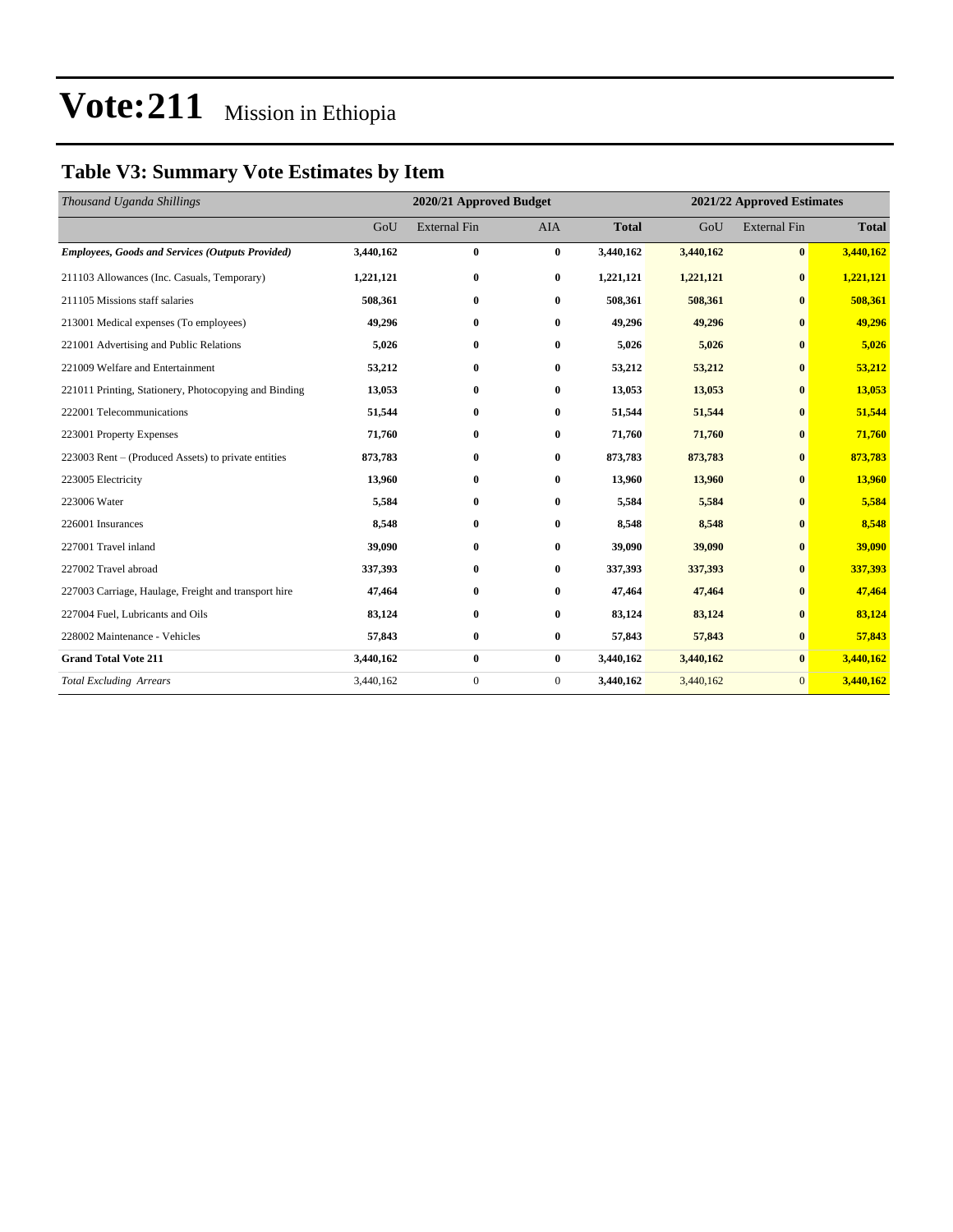#### **Table V4: Detailed Estimates by Sub-SubProgramme, Department,Project and Budget Output and Item**

#### *Sub-SubProgrammme 52 Overseas Mission Services*

*Recurrent Budget Estimates*

#### **Department 01 Headquarters Adis Ababa**

| Thousand Uganda Shillings                                                   | 2020/21 Approved Budget |                  |                  | 2021/22 Approved Estimates |                       |              |               |
|-----------------------------------------------------------------------------|-------------------------|------------------|------------------|----------------------------|-----------------------|--------------|---------------|
| <b>Outputs Provided</b>                                                     | Wage                    | Non Wage         | AIA              | <b>Total</b>               | Wage                  | Non Wage     | <b>Total</b>  |
| <b>Budget Output 165201 Cooperation frameworks</b>                          |                         |                  |                  |                            |                       |              |               |
| 211103 Allowances (Inc. Casuals, Temporary)                                 | $\boldsymbol{0}$        | 892,591          | $\overline{0}$   | 892,591                    | $\mathbf{0}$          | 892,591      | 892,591       |
| 211105 Missions staff salaries                                              | 508,361                 | $\boldsymbol{0}$ | $\overline{0}$   | 508,361                    | 508,361               | $\mathbf{0}$ | 508,361       |
| 213001 Medical expenses (To employees)                                      | $\boldsymbol{0}$        | 13,997           | $\mathbf{0}$     | 13,997                     | $\mathbf{0}$          | 13,997       | 13,997        |
| 221009 Welfare and Entertainment                                            | $\boldsymbol{0}$        | 31,440           | $\boldsymbol{0}$ | 31,440                     | $\mathbf{0}$          | 31,440       | 31,440        |
| 221011 Printing, Stationery, Photocopying and Binding                       | $\boldsymbol{0}$        | 13,053           | $\boldsymbol{0}$ | 13,053                     | $\mathbf{0}$          | 13,053       | 13,053        |
| 222001 Telecommunications                                                   | $\boldsymbol{0}$        | 14,629           | $\overline{0}$   | 14,629                     | $\mathbf{0}$          | 14,629       | 14,629        |
| 223001 Property Expenses                                                    | $\boldsymbol{0}$        | 71,760           | $\overline{0}$   | 71,760                     | $\mathbf{0}$          | 71,760       | 71,760        |
| 223003 Rent - (Produced Assets) to private entities                         | $\boldsymbol{0}$        | 694,910          | $\mathbf{0}$     | 694,910                    | $\mathbf{0}$          | 694,910      | 694,910       |
| 223005 Electricity                                                          | $\boldsymbol{0}$        | 3,960            | $\boldsymbol{0}$ | 3,960                      | $\mathbf{0}$          | 3,960        | 3,960         |
| 223006 Water                                                                | $\boldsymbol{0}$        | 124              | $\boldsymbol{0}$ | 124                        | $\mathbf{0}$          | 124          | 124           |
| 226001 Insurances                                                           | $\boldsymbol{0}$        | 5,756            | $\boldsymbol{0}$ | 5,756                      | $\mathbf{0}$          | 5,756        | 5,756         |
| 227001 Travel inland                                                        | $\boldsymbol{0}$        | 27,088           | $\overline{0}$   | 27,088                     | $\mathbf{0}$          | 27,088       | 27,088        |
| 227002 Travel abroad                                                        | $\boldsymbol{0}$        | 245,672          | $\mathbf{0}$     | 245,672                    | $\mathbf{0}$          | 245,672      | 245,672       |
| 227003 Carriage, Haulage, Freight and transport hire                        | $\boldsymbol{0}$        | 47,464           | $\boldsymbol{0}$ | 47,464                     | $\mathbf{0}$          | 47,464       | 47,464        |
| 227004 Fuel, Lubricants and Oils                                            | $\boldsymbol{0}$        | 63,124           | $\boldsymbol{0}$ | 63,124                     | $\mathbf{0}$          | 63,124       | 63,124        |
| 228002 Maintenance - Vehicles                                               | $\boldsymbol{0}$        | 47,880           | $\boldsymbol{0}$ | 47,880                     | $\mathbf{0}$          | 47,880       | 47,880        |
| <b>Total Cost of Budget Output 01</b>                                       | 508,361                 | 2,173,447        | 0                | 2,681,809                  | 508,361               | 2,173,447    | 2,681,809     |
| <b>Budget Output 165202 Consulars services</b>                              |                         |                  |                  |                            |                       |              |               |
| 211103 Allowances (Inc. Casuals, Temporary)                                 | $\boldsymbol{0}$        | 220,808          | $\boldsymbol{0}$ | 220,808                    | $\mathbf{0}$          | 220,808      | 220,808       |
| 213001 Medical expenses (To employees)                                      | $\boldsymbol{0}$        | 27,083           | $\mathbf{0}$     | 27,083                     | $\mathbf{0}$          | 27,083       | 27,083        |
| 221009 Welfare and Entertainment                                            | $\boldsymbol{0}$        | 13,000           | $\boldsymbol{0}$ | 13,000                     | $\mathbf{0}$          | 13,000       | <b>13,000</b> |
| 222001 Telecommunications                                                   | $\boldsymbol{0}$        | 36,915           | $\overline{0}$   | 36,915                     | $\mathbf{0}$          | 36,915       | 36,915        |
| 223003 Rent – (Produced Assets) to private entities                         | $\boldsymbol{0}$        | 97,008           | $\boldsymbol{0}$ | 97,008                     | $\mathbf{0}$          | 97,008       | 97,008        |
| 223005 Electricity                                                          | $\boldsymbol{0}$        | 10,000           | $\boldsymbol{0}$ | 10,000                     | $\mathbf{0}$          | 10,000       | 10,000        |
| 223006 Water                                                                | $\boldsymbol{0}$        | 5,460            | $\mathbf{0}$     | 5,460                      | $\mathbf{0}$          | 5,460        | 5,460         |
| 226001 Insurances                                                           | $\boldsymbol{0}$        | 2,792            | $\mathbf{0}$     | 2,792                      | $\mathbf{0}$          | 2,792        | 2,792         |
| 227001 Travel inland                                                        | $\boldsymbol{0}$        | 12,002           | $\mathbf{0}$     | 12,002                     | $\mathbf{0}$          | 12,002       | 12,002        |
| 227002 Travel abroad                                                        | $\boldsymbol{0}$        | 86,748           | $\boldsymbol{0}$ | 86,748                     | $\mathbf{0}$          | 86,748       | 86,748        |
| 227004 Fuel, Lubricants and Oils                                            | $\boldsymbol{0}$        | 20,000           | $\boldsymbol{0}$ | 20,000                     | $\mathbf{0}$          | 20,000       | 20,000        |
| 228002 Maintenance - Vehicles                                               | $\mathbf{0}$            | 9,963            | $\boldsymbol{0}$ | 9,963                      | $\bf{0}$              | 9,963        | 9,963         |
| <b>Total Cost of Budget Output 02</b>                                       | 0                       | 541,779          | 0                | 541,779                    | $\boldsymbol{\theta}$ | 541,779      | 541,779       |
| Budget Output 165204 Promotion of trade, tourism, education, and investment |                         |                  |                  |                            |                       |              |               |
| 211103 Allowances (Inc. Casuals, Temporary)                                 | $\mathbf{0}$            | 107,722          | $\boldsymbol{0}$ | 107,722                    | $\mathbf{0}$          | 107,722      | 107,722       |
| 213001 Medical expenses (To employees)                                      | $\boldsymbol{0}$        | 8,216            | $\boldsymbol{0}$ | 8,216                      | $\boldsymbol{0}$      | 8,216        | 8,216         |